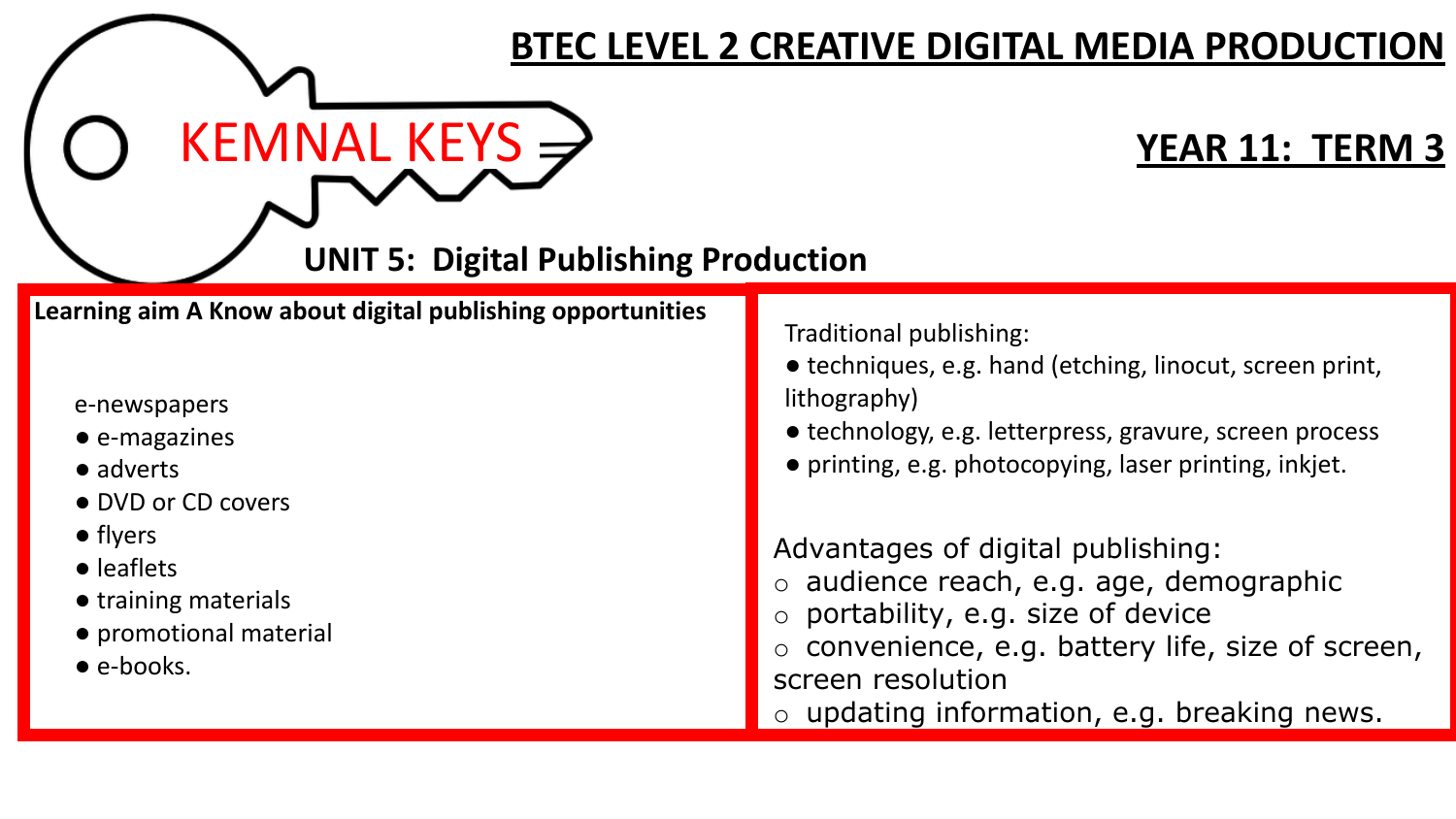## **BTEC LEVEL 2 CREATIVE DIGITAL MEDIA PRODUCTION**

 $KEMNAL KEYS \rightarrow$ 

**UNIT 5: Digital Publishing Production**

**Learning aim B: Understand the technical construction of a digital moving image production**

- Generate material, e.g. photographs, video, audio, text, graphics.
- Source material, e.g. from a library, own work.
- Import material, e.g. secondary sources (images, text).
- Materials (text, images, graphics and interactive elements).
- Scanning.
- File transfer, e.g. from a smart device, from a laptop, from a digital camera.
- File formatting, e.g. jpeg, giff, tif, raw, pdf, BMP, Docx, wps.
- Uploading materials, e.g. from the internet, from primary sources, from secondary sources.